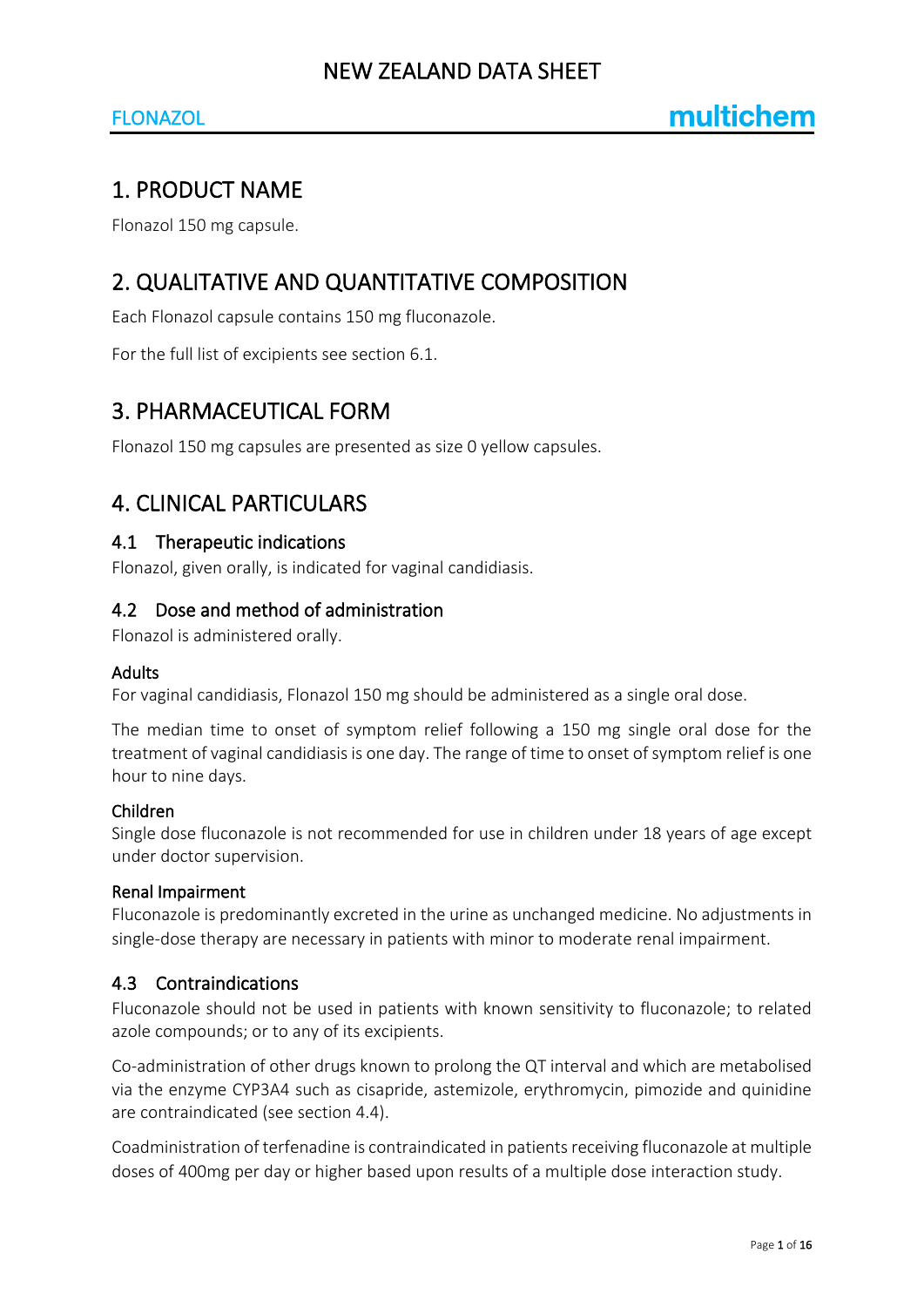## FLONAZOL

## 4.4 Special warnings and precautions for use

Fluconazole should be administered with caution to patients with liver dysfunction.

Fluconazole has been associated with rare cases of serious hepatic toxicity including fatalities, primarily in patients with serious underlying medical conditions. In cases of fluconazoleassociated hepatotoxicity, no obvious relationship to total daily dose, duration of therapy, sex or age of patient has been observed. Flonazol should not be used again if clinical signs and symptoms consistent with liver disease develop that may be attributable to fluconazole (see section 4.8).

Patients have rarely developed exfoliative cutaneous reactions, such as Stevens-Johnson Syndrome and toxic epidermal necrolysis, during treatment with fluconazole. Drug reaction with eosinophilia and systemic symptoms (DRESS) has been reported. AIDS patients are more prone to the development of serious cutaneous reactions to many medicines. Fluconazole should not be used again if a rash develops which is attributable to fluconazole.

In rare cases, as with other azoles, anaphylaxis has been reported.

Some azoles, including fluconazole, have been associated with prolongation of the QT interval on the electrocardiogram. Fluconazole causes QT prolongation via the inhibition of Rectifier Potassium Channel current (Ikr). The QT prolongation caused by other medicinal products (such as amiodarone) may be amplified via the inhibition of cytochrome P450 (CYP) 3A4 (see section 4.5). During post-marketing surveillance, there have been very rare cases of QT prolongation and torsades de pointes in patients taking fluconazole. These reports included seriously ill patients with multiple confounding risk factors, such as structural heart disease, electrolyte abnormalities and concomitant medications that may have been contributory (see section 4.8). Patients with hypokalemia and advanced cardiac failure are at an increased risk for the occurrence of life threatening ventricular arrhythmias and torsades de pointes.

The coadministration of fluconazole at doses lower than 400 mg per day with terfenadine should be carefully monitored.

Fluconazole is a potent CYP2C9 inhibitor and a moderate CYP3A4 inhibitor. Fluconazole treated patients who are concomitantly treated with drugs with a narrow therapeutic window metabolized through CYP2C9, CYP2C19 and CYP3A4 should be monitored (see section 4.5).

Fluconazole should be administered with caution to patients with these potentially proarrhythmic conditions (see section 4.8).

Adrenal insufficiency has been reported in patients receiving other azoles (e.g., ketoconazole).

Reversible cases of adrenal insufficiency were reported in patients receiving fluconazole.

Flonazol capsules contain lactose and should not be given to patients with rare hereditary problems of galactose intolerance, Lapp lactase deficiency or glucose-galactose malabsorption.

#### Candidiasis

Studies have shown an increasing prevalence of infections with *Candida* species other than *C. albicans*. These are often inherently resistant (e.g., *C. krusei and C. auris*) or show reduced susceptibility to fluconazole (*C. glabrata*). Such infections may require alternative antifungal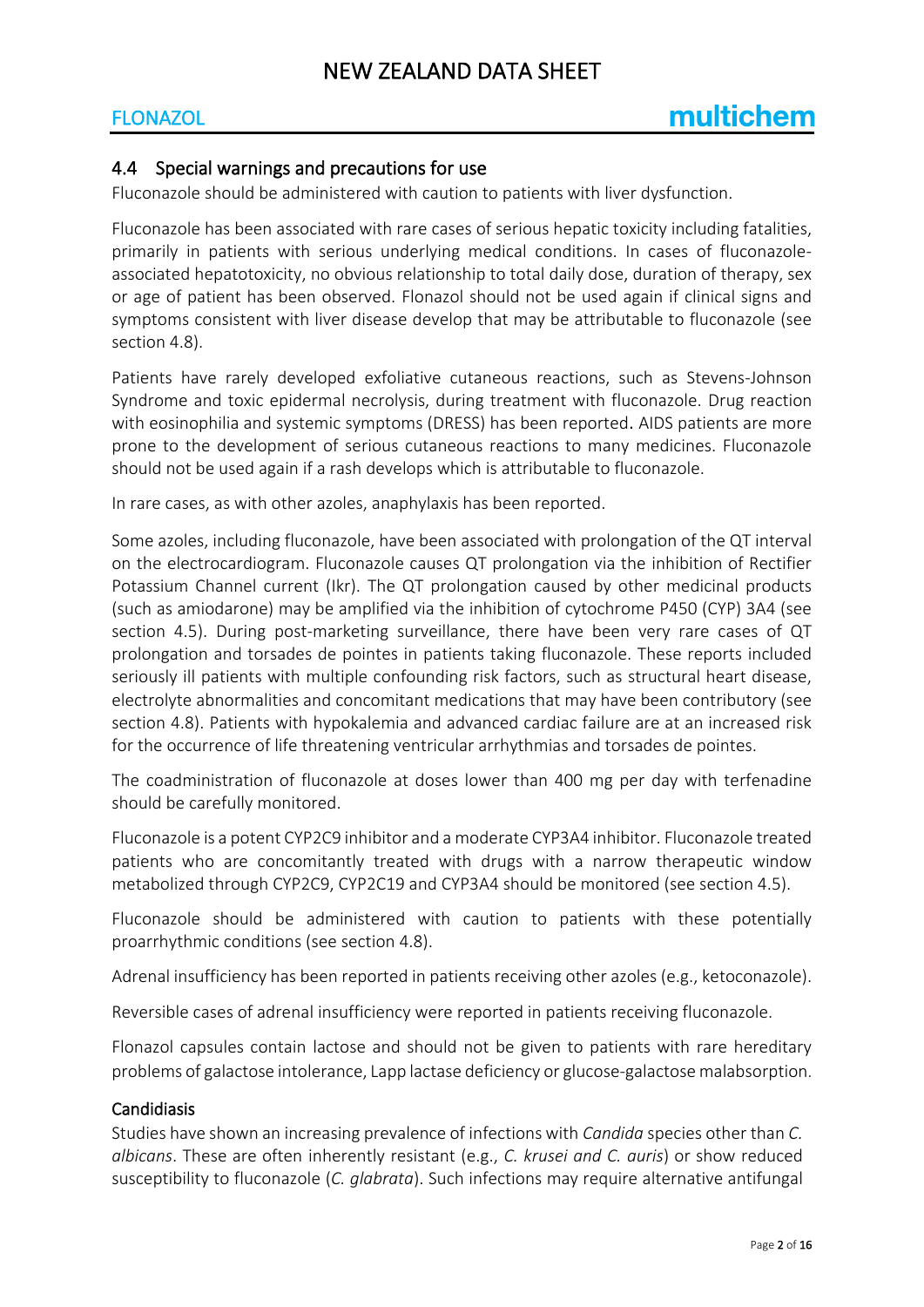## FLONAZOL

therapy secondary to treatment failure. Therefore, prescribers are advised to take into account the prevalence of resistance in various *Candida* species to fluconazole.

## 4.5 Interaction with other medicines and other forms of interaction

The relevance of the following medicine interactions to single-dose fluconazole is unknown. Patients on other medications should be advised to consult their doctor or pharmacist before starting fluconazole.

Fluconazole is an inhibitor of the cytochrome P450 system, particularly the CYP 2C and to a lesser extent the CYP 3A isoforms. There are possibilities that other medicines may affect the metabolism of fluconazole and that fluconazole may affect the metabolism of other medicines. In vitro studies conducted in human hepatic microsomes, demonstrate that the extent of inhibition of CYP 3A isoforms is lowest with fluconazole, when compared with ketoconazole and itraconazole.

Fluconazole is a potent inhibitor of cytochrome P450 (CYP) isoenzymes 2C9 and 2C19 and a moderate inhibitor of CYP3A4. In addition to the observed/documented interactions mentioned below, there is a risk of increased plasma concentration of other compounds metabolized by CYP2C9, CYP2C19 and CYP3A4 coadministered with fluconazole. Therefore, caution should be exercised when using these combinations and the patients should be carefully monitored. The enzyme inhibiting effect of fluconazole persists 4 to 5 days after discontinuation of fluconazole treatment due to the long half-life of fluconazole (see section 4.3).

Alfentanil: A study observed a reduction in clearance and distribution volume as well as prolongation of T½ of alfentanil following concomitant treatment with fluconazole. A possible mechanism of action is fluconazole's inhibition of CYP3A4. Dosage adjustment of alfentanil may be necessary.

Amiodarone: Concomitant administration of fluconazole with amiodarone may increase QT prolongation. Caution must be exercised if the concomitant use of fluconazole and amiodarone is necessary, notably with high dose fluconazole (800 mg).

Amitriptyline, nortriptyline: Fluconazole increases the effect of amitriptyline and nortriptyline. 5-nortriptyline and/or S-amitnptyline may be measured at initiation of the combination therapy and after one week. Dosage of amitriptyline/nortriptyline should be adjusted, if necessary.

Amphotericin B: Concurrent administration of fluconazole and amphotericin B in infected normal and immunosuppressed mice showed the following results: a small additive antifungal effect in systemic infection with C. albicans, no interaction in intracranial infection with *Cryptococcus neoformans*, and antagonism of the two drugs in systemic infection with A. fumigatus. The clinical significance of results obtained in these studies is unknown.

Anticoagulants: In an interaction study, fluconazole increased the prothrombin time (12%) after warfarin administration in healthy males. In post-marketing experience, as with other azole antifungals, bleeding events (bruising, epistaxis, gastrointestinal bleeding, hematuria,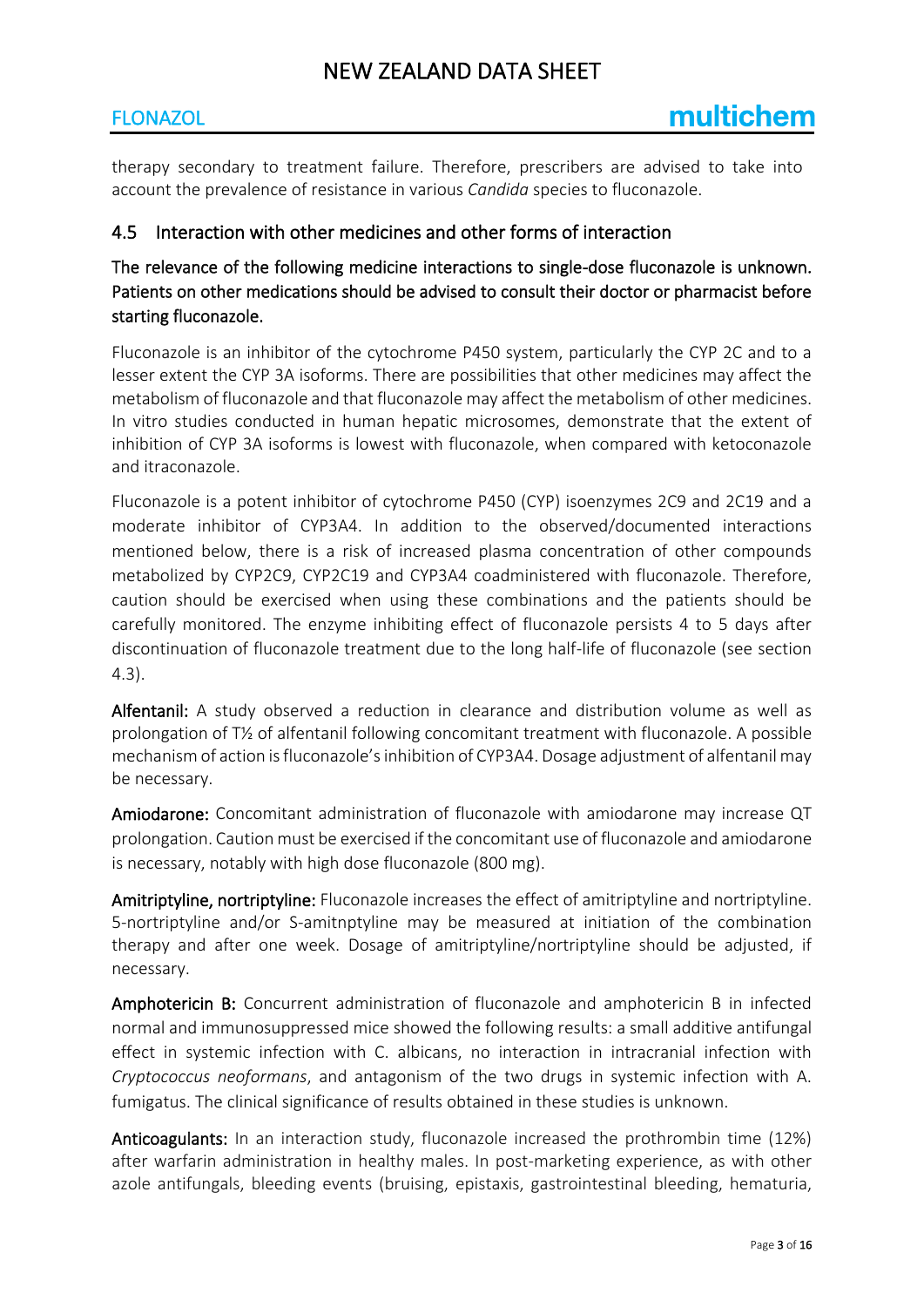## FLONAZOL

and melena) have been reported, in association with increases in prothrombin time in patients receiving fluconazole concurrently with warfarin. Prothrombin time in patients receiving coumarin-type anticoagulants should be carefully monitored. Dose adjustment of warfarin may be necessary.

Astemizole: Concomitant administration of fluconazole with astemizole may decrease the clearance of astemizole. Resulting increased plasma concentrations of astemizole can lead to QT prolongation and rare occurrences of *torsade de pointes*. Coadministration of fluconazole and astemizole is contraindicated (see section 4.3).

Azithromycin: An open-label, randomised, three-way crossover study in 18 healthy subjects assessed the effect of a single 1200 mg oral dose of azithromycin on the pharmacokinetics of a single 800 mg oral dose of fluconazole as well as the effects of fluconazole on the pharmacokinetics of azithromycin. There was no significant interaction between fluconazole and azithromycin.

Carbamazepine: Fluconazole inhibits the metabolism of carbamazepine and an increase in serum carbamazepine of 30% has been observed. There is a risk of developing carbamazepine toxicity. Dosage adjustment of carbamazepine may be necessary depending on concentration measurements/effect.

Calcium channel blockers: Certain calcium channel antagonists (nifedipine, isradipine, amlodipine, verapamil and felodipine) are metabolized by CYP3A4. Fluconazole has the potential to increase the systemic exposure of the calcium channel antagonists. Frequent monitoring for adverse events is recommended.

Celecoxib: During concomitant treatment with fluconazole (200 mg daily) and celecoxib (200 mg) the celecoxib Cmax and AUC increased by 68% and 134%, respectively. Half of the celecoxib dose may be necessary when combined with fluconazole.

Cyclophosphamide: Combination therapy with cyclophosphamide and fluconazole results in an increase in serum bilirubin and serum creatinine. The combination may be used while taking increased consideration to the risk of increased serum bilirubin and serum creatinine.

Erythromycin: Concomitant use of fluconazole and erythromycin has the potential to increase the risk of cardiotoxicity (prolonged QT interval, torsades de pointes) and consequently sudden heart death. Coadministration of fluconazole and erythromycin is contraindicated (see section 4.3).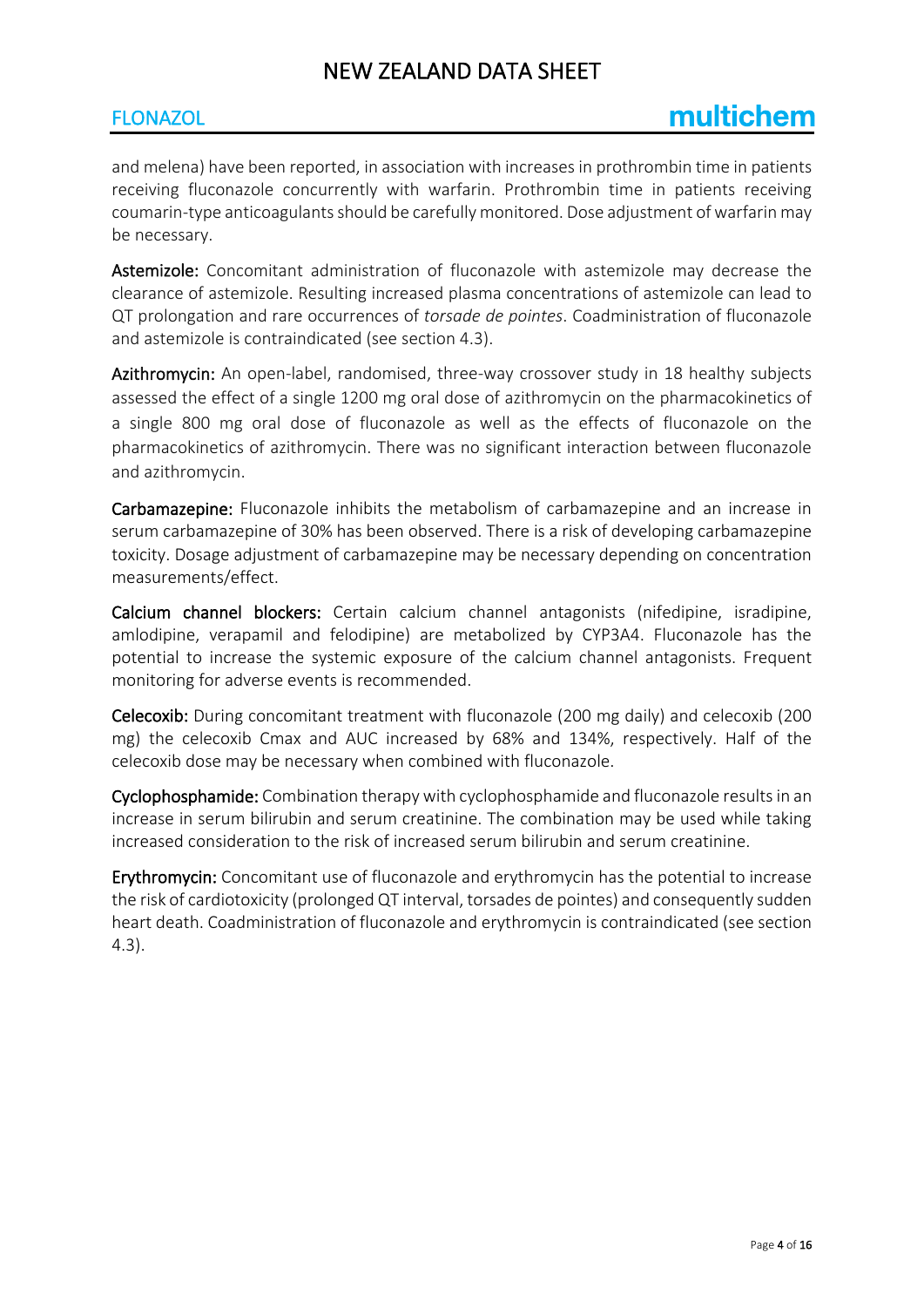## FLONAZOL

Fentanyl*:* One fatal case of possible fentanyl fluconazole interaction was reported. The author judged that the patient died from fentanyl intoxication. Furthermore, in a randomized crossover study with twelve healthy volunteers it was shown that fluconazole delayed the elimination of fentanyl significantly. Elevated fentanyl concentration may lead to respiratory depression.

Halofantrine: Fluconazole can increase halofantrine plasma concentration due to an inhibitory effect on CYP3A4.

HMG-CoA reductase inhibitors: The risk of myopathy and rhabdomyolysis increases when fluconazole is coadministered with HMG-CoA reductase inhibitors metabolised through CYP3A4, such as atorvastatin and simvastatin, or through CYP2C9, such as fluvastatin. If concomitant therapy is necessary, the patient should be observed for symptoms of myopathy and rhabdomyolysis and creatinine kinase should be monitored. HMG-CoA reductase inhibitors should be discontinued if a marked increase in creatinine kinase is observed or myopathy/rhabdomyolysis is diagnosed or suspected.

Hydrochlorothiazide: Concomitant oral administration of 100 mg fluconazole and 50 mg hydrochlorothiazide for 10 days in normal volunteers resulted in an increase of 41% in Cmax and an increase of 43% in AUC of fluconazole, compared to fluconazole given alone. An effect of this magnitude should not necessitate a change in the fluconazole dose regimen in subjects receiving diuretics, although the prescriber should bear it in mind.

Rifampicin: Administration of a single oral 200 mg dose of fluconazole after chronic rifampicin administration resulted in a 25% decrease in AUC and a 20% shorter half-life of fluconazole in normal volunteers. Depending on clinical circumstances, an increase of the dose of fluconazole should be considered when it is administered with rifampicin.

Cisapride: Cardiac events including torsades de pointes have been reported in patients receiving fluconazole and cisapride concomitantly. In most of these cases, the patients appear to have been predisposed to arrhythmias or had serious underlying illness. A controlled study found that concomitant fluconazole 200 mg once daily and cisapride 20 mg four times a day yielded a significant increase in cisapride plasma levels and prolongation of QTc interval. Coadministration of cisapride is contraindicated in patients receiving fluconazole (see section 4.3).

Cyclosporin: A kinetic study in renal transplant patients found fluconazole 200 mg daily to slowly increase cyclosporin concentrations. However, in another multiple dose study with 100 mg daily, fluconazole did not affect cyclosporin levels in patients with bone marrow transplants. Cyclosporin plasma concentration monitoring in patients, with or without impaired renal function, receiving fluconazole is recommended.

Ibrutinib: Moderate inhibitors of CYP3A4 such as fluconazole increase plasma ibrutinib concentrations and may increase risk of toxicity. If the combination cannot be avoided, reduce the dose of ibrutinib as instructed in ibrutinib prescribing information and provide close clinical monitoring.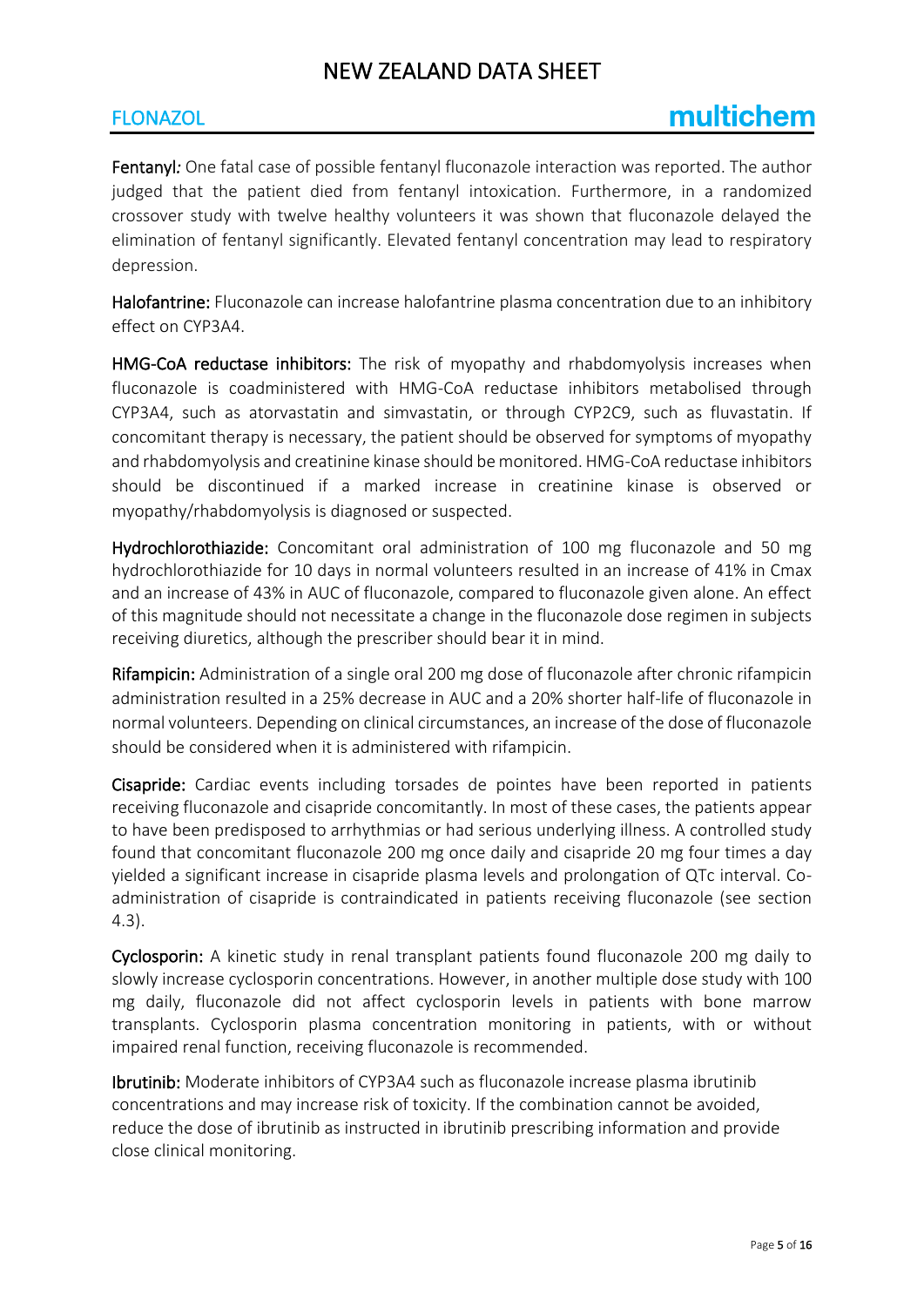## **FLONAZOL**

Lemborexant: Concomitant administration of fluconazole increased lemborexant Cmax and AUC by approximately 1.6- and 4.2-fold, respectively which is expected to increase risk of adverse reactions, such as somnolence. Avoid concomitant use of lemborexant.

Losartan: Fluconazole inhibits the metabolism of losartan to its active metabolite (E-31 74) which is responsible for most of the angiotensin Il-receptor antagonism which occurs during treatment with losartan. Patients should have their blood pressure monitored continuously.

Methadone: Fluconazole may enhance the serum concentration of methadone. Dosage adjustment of methadone may be necessary.

Non-steroidal anti-inflammatory drugs (NSAIDs): The Cmax and AUC of flurbiprofen were increased by 23% and 81%, respectively, when coadministered with fluconazole compared to administration of flurbiprofen alone. Similarly, the Cmax and AUC of the pharmacologically active isomer [S-(+)-ibuprofen] were increased by 15% and 82%, respectively, when fluconazole was coadministered with racemic ibuprofen (400 mg) compared to administration of racemic ibuprofen alone.

Although not specifically studied, fluconazole has the potential to increase the systemic exposure of other NSAIDs that are metabolized by CYP2C9 (e.g. naproxen, lornoxicam, meloxicam, diclofenac). Frequent monitoring for adverse events and toxicity related to NSAIDs is recommended. Adjustment of dosage of NSAIDs may be needed.

Oral contraceptives: Three kinetic studies with a combined oral contraceptive have been performed using multiple doses of fluconazole. There were no relevant effects on either hormone level in the 50 mg fluconazole study, while at 200 mg daily the AUC's of ethinyl estradiol and levonorgestrel were increased 40% and 24% respectively. In a 300 mg once weekly fluconazole study, the AUC's of ethinyl estradiol and norethindrone were increased by 24% and 13% respectively. Thus, multiple dose use of fluconazole at these doses is unlikely to have an effect on the efficacy of the combined oral contraceptive.

Oral hypoglycaemic agents: The effects of fluconazole on the pharmacokinetics of the sulphonylurea oral hypoglycaemic agents tolbutamide, glipizide and glibenclamide were examined in three placebo-controlled crossover studies in normal volunteers. All subjects received the sulphonylurea alone and following treatment with 100 mg of fluconazole as a single daily oral dose for 7 days. Fluconazole administration resulted in significant increases in Cmax and AUC of the sulphonylurea. Several subjects in these three studies experienced symptoms consistent with hypoglycaemia. In the glibenclamide study, several volunteers required oral glucose treatment. As fluconazole is a potent inhibitor of CYP2C8 and CYP2C9, it may also interact with other sulphonylureas (eg. glimepiride and gliclazide) and the thiazolidinediones (eg. pioglitazone and rosiglitazone), which are metabolised by these enzymes. When fluconazole and sulphonylureas or thiazolidinediones are co-administered, blood glucose concentrations should be monitored carefully. The possibility of a hypoglycaemic episode should be borne in mind.

Phenytoin: Concomitant administration of oral fluconazole (200 mg) with phenytoin at steady state resulted in an average increase of 75% of phenytoin AUC values in normal volunteers.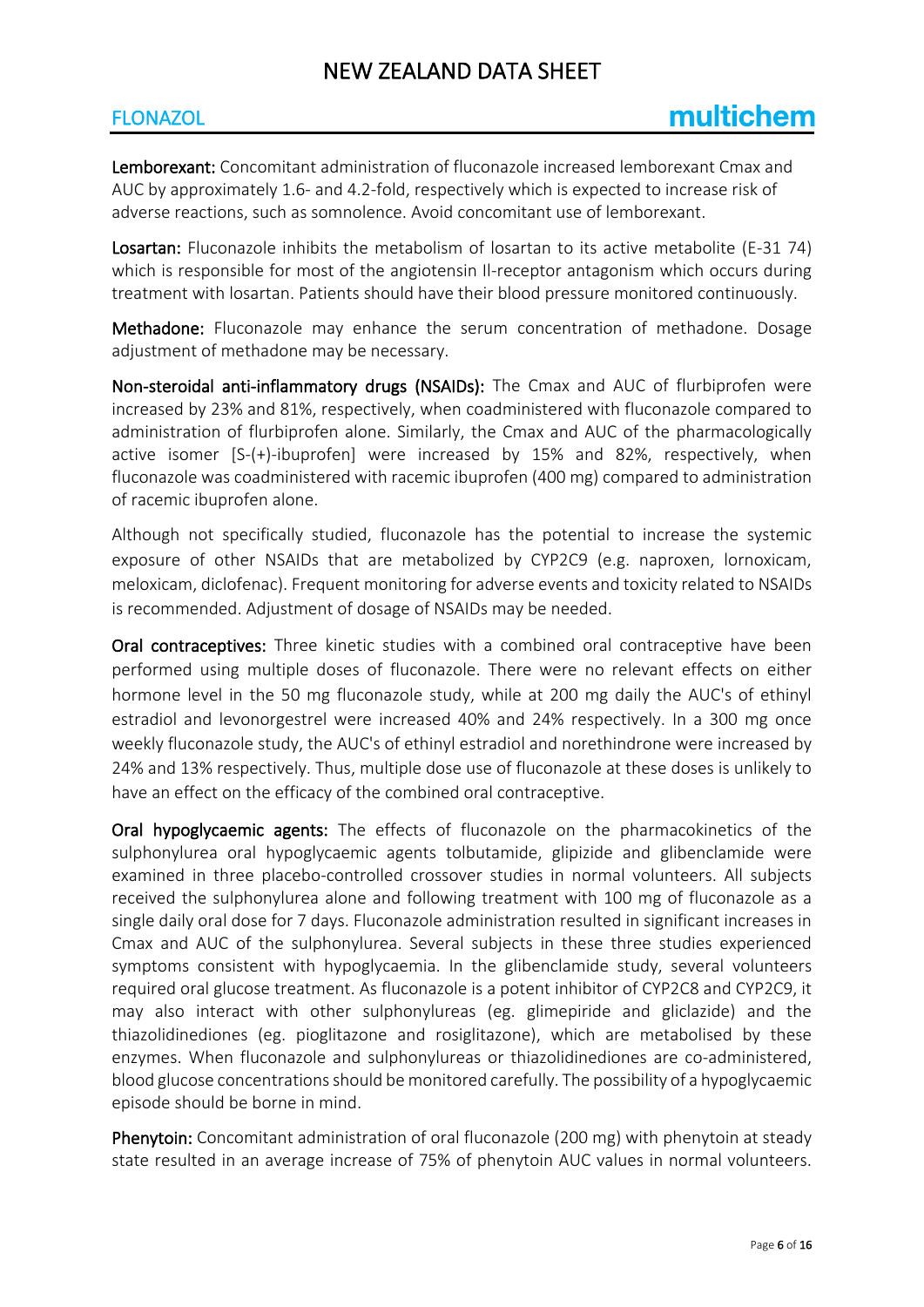#### **FLONAZOL**

Careful monitoring of phenytoin concentrations in patients receiving fluconazole and phenytoin is recommended.

Pimozide: Although not studied *in vitro* or *in vivo*, concomitant administration of fluconazole with pimozide may result in inhibition of pimozide metabolism. Increased pimozide plasma concentrations can lead to QT prolongation and rare occurrences of torsade de pointes. Coadministration of fluconazole and pimozide is contraindicated (see section 4.3).

Prednisone: There was a case report that a liver-transplanted patient treated with prednisone developed acute adrenal cortex insufficiency when a three month therapy with fluconazole was discontinued. The discontinuation of fluconazole presumably caused an enhanced CYP3A4 activity which led to increased metabolism of prednisone. Patients on long-term treatment with fluconazole and prednisone should be carefully monitored for adrenal cortex insufficiency when fluconazole is discontinued.

Quinidine: Although not studied *in vitro* or *in vivo*, concomitant administration of fluconazole with quinidine may result in inhibition of quinidine metabolism. Use of quinidine has been associated with QT prolongation and rare occurrences of *torsades de pointes*. Coadministration of fluconazole and quinidine is contraindicated (see section 4.3).

Short acting benzodiazepines: Studies in human subjects have reported changes in midazolam pharmacokinetics and clinical effects that are dependent on dosage and route of administration. Single doses of fluconazole 150 mg resulted in modest increases in midazolam concentrations and psychomotor effects following oral administration of 10 mg that may not be clinically significant. At doses used to treat systemic mycoses, fluconazole resulted in substantial increases in midazolam concentrations and psychomotor effects following oral administration of midazolam 7.5 mg, but only modest increases that are not likely to be clinically significant following intravenous infusion of midazolam 0.05 mg/kg. If concomitant benzodiazepine therapy is necessary in patients being treated with fluconazole, consideration should be given to decreasing the benzodiazepine dosage, and the patients should be appropriately monitored.

Rifabutin: There have been reports that an interaction exists when fluconazole is administered concomitantly with rifabutin, leading to increased serum levels of rifabutin. There have been reports of uveitis in patients to whom fluconazole and rifabutin were coadministered. Patients receiving rifabutin and fluconazole concomitantly should be carefully monitored.

Saquinavir: Fluconazole increases the AUC of saquinavir with approximately 50%, Cmax with approximately 55% and decreases clearance of saquinavir with approximately 50% due to inhibition of saquinavir's hepatic metabolism by CYP3A4 and inhibition of P-glycoprotein. Dosage adjustment of saquinavir may be necessary.

Sirolimus: Fluconazole increases plasma concentrations of sirolimus presumably by inhibiting the metabolism of sirolimus via CYP3A4 and P-glycoprotein. This combination may be used with a dosage adjustment of sirolimus depending on the effect/concentration measurements.

Sulfonylureas: Fluconazole has been shown to prolong the serum half-life of concomitantly administered oral sulfonylureas (e.g., chlorpropamide, glibenclamide, glipizide, tolbutamide)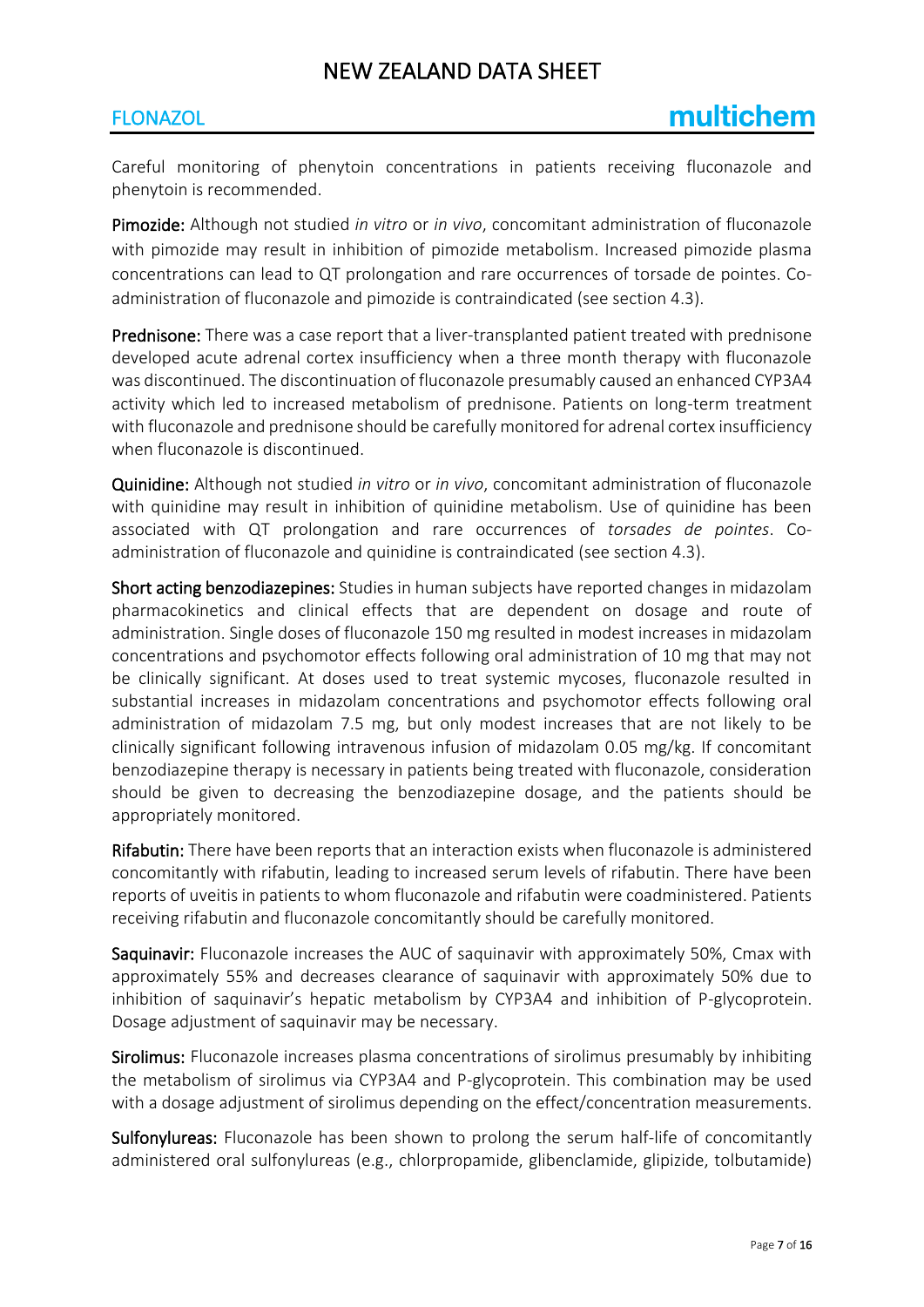#### **FLONAZOL**

in healthy volunteers. Frequent monitoring of blood glucose and appropriate reduction of sulfonylurea dosage is recommended during coadministration.

Tacrolimus: There have been reports that an interaction exists when fluconazole is administered concomitantly with tacrolimus, leading to increased serum levels of tacrolimus. There have been reports of nephrotoxicity in patients to whom fluconazole and tacrolimus were coadministered. Patients receiving tacrolimus and fluconazole concomitantly should be carefully monitored.

Fluconazole may increase the serum concentrations of orally administered tacrolimus up to 5 times due to inhibition of tacrolimus metabolism through CYP3A4 in the intestines. No significant pharmacokinetic changes have been observed when tacrolimus is given intravenously. Increased tacrolimus levels have been associated with nephrotoxicity. Dosage of orally administered tacrolimus should be decreased depending on tacrolimus concentration.

Terfenadine: Because of the occurrence of serious cardiac dysrhythmias secondary to prolongation of the QTc interval in patients receiving azole antifungals in conjunction with terfenadine, interaction studies have been performed. One study at a 200 mg daily dose of fluconazole failed to demonstrate a prolongation in QTc interval. Another study at a 400 mg and 800 mg daily dose of fluconazole demonstrated that fluconazole taken in doses of 400 mg per day or greater significantly increases plasma levels of terfenadine when taken concomitantly. The combined use of fluconazole at doses of 400 mg or greater with terfenadine is contraindicated (see Contraindications). The coadministration of fluconazole at doses lower than 400 mg per day with terfenadine should be carefully monitored.

Theophylline: In a placebo controlled interaction study, the administration of fluconazole 200 mg for 14 days resulted in an 18% decrease in the mean plasma clearance of theophylline. Patients who are receiving high dose theophylline or who are otherwise at increased risk of theophylline toxicity should be observed for signs of theophylline toxicity while receiving fluconazole, and therapy modified appropriately if signs of toxicity develop.

Tofacitinib: Exposure is increased when tofacitinib is coadministered with medications that result in both moderate inhibition of CYP3A4 and potent inhibition of CYP2C19 (e.g. fluconazole). Dosage adjustment of tofacitinib may be necessary.

Tolvaptan: Exposure to tolvaptan is significantly increased (200% in AUC; 80% in Cmax) when tolvaptan, a CYP3A4 substrate, is co-administered with fluconazole, a moderate CYP3A4 inhibitor, with risk of significant increase in adverse effects particularly significant diuresis, dehydration and acute renal failure. In case of concomitant use, the tolvaptan dose should be reduced and the patient managed cautiously.

Triazolam: Fluconazole increases the AUC of triazolam (single dose) by approximately 50%, Cmax with 20-32% and increases  $t\frac{1}{2}$  by 25-50 % due to the inhibition of metabolism of triazolam. Dosage adjustments of triazolam may be necessary.

Vinca alkaloids: Although not studied, fluconazole may increase the plasma levels of the vinca alkaloids (e.g., vincristine and vinblastine) and lead to neurotoxicity, which is possibly due to an inhibitory effect on CYP3A4.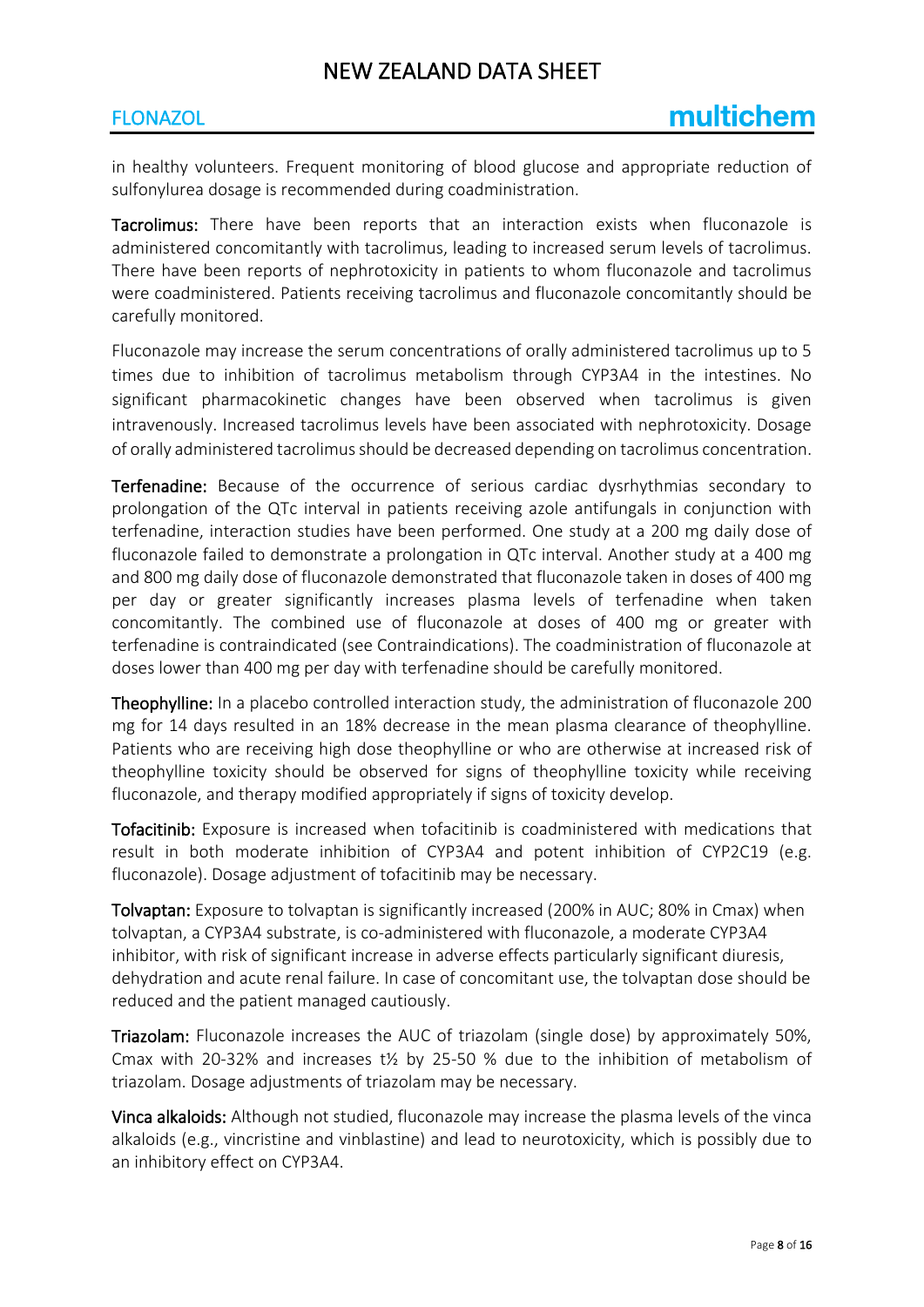## **FLONAZOL**

# multichem

Vitamin A: Based on a case-report in one patient receiving combination therapy with all-transretinoid acid (an acid form of vitamin A) and fluconazole, CNS related undesirable effects have developed in the form of pseudotumour cerebri, which disappeared after discontinuation of fluconazole treatment. This combination may be used but the incidence of CNS related undesirable effects should be borne in mind.

Vorizonazole: (CYP2C9, CYP2C19 and CYP3A4 inhibitor): Concurrent administration of oral voriconazole (400 mg Q12h for 1 day, then 200 mg Q12h for 2.5 days) and oral fluconazole (400 mg on day 1, then 200 mg Q24h for 4 days) to 6 healthy male subjects resulted in an increase in C, and AUC, of voriconazole by an average of 57% (90% C1: 20%, 107%) and 79% (90% CI: 40%, 128%), respectively. In a follow-on clinical study involving 8 healthy male subjects, reduced dosing and/or frequency of voriconazole and fluconazole did not eliminate or diminish this effect. Concomitant administration of voriconazole and fluconazole at any dose is not recommended.

Warfarin: A single dose of warfarin (15 mg) given to normal volunteers, following 14 days of orally administered fluconazole (200 mg) resulted in a 12% increase in the prothrombin time response (area under the prothrombin time-time curve). One of 13 subjects experienced a 2 fold increase in his prothrombin time response. In post-marketing experience, as with other azole antifungals, bleeding events (bruising, epistaxis, gastrointestinal bleeding, haematuria and melena) have been reported, in association with increases in prothrombin time in patients receiving fluconazole concurrently with warfarin. Careful monitoring of prothrombin time in patients receiving fluconazole and coumarin-type anticoagulants is recommended.

Zidovudine: Fluconazole increases the Cmax and AUC of zidovudine, respectively, due to decrease in oral zidovudine clearance. The half-life of zidovudine was likewise prolonged following combination therapy with fluconazole. Patients receiving this combination should be monitored for the development of zidovudine-related adverse reactions. Dosage reduction of zidovudine may be considered.

Gastrointestinal medicines: In fasted normal volunteers, absorption of orally administered fluconazole does not appear to be affected by agents that increase gastric pH. Single dose administration of fluconazole (100 mg) with cimetidine (400 mg) resulted in a 13% reduction in AUC and 21% reduction in Cmax of fluconazole. Administration of an antacid containing aluminium and magnesium hydroxides immediately prior to a single dose of fluconazole (100 mg) had no effect on the absorption or elimination of fluconazole.

Physicians should be alert to the potential for interactions with other medicines for which pharmacokinetic interaction studies have not been conducted.

## 4.6 Fertility, pregnancy and lactation

#### **Pregnancy**

Category D. There have been reports of multiple congenital abnormalities in infants whose mothers were being treated for 3 or more months with high dose (400 - 800 mg/day) fluconazole therapy for coccidiomycosis. The relationship between fluconazole use and these events is unclear.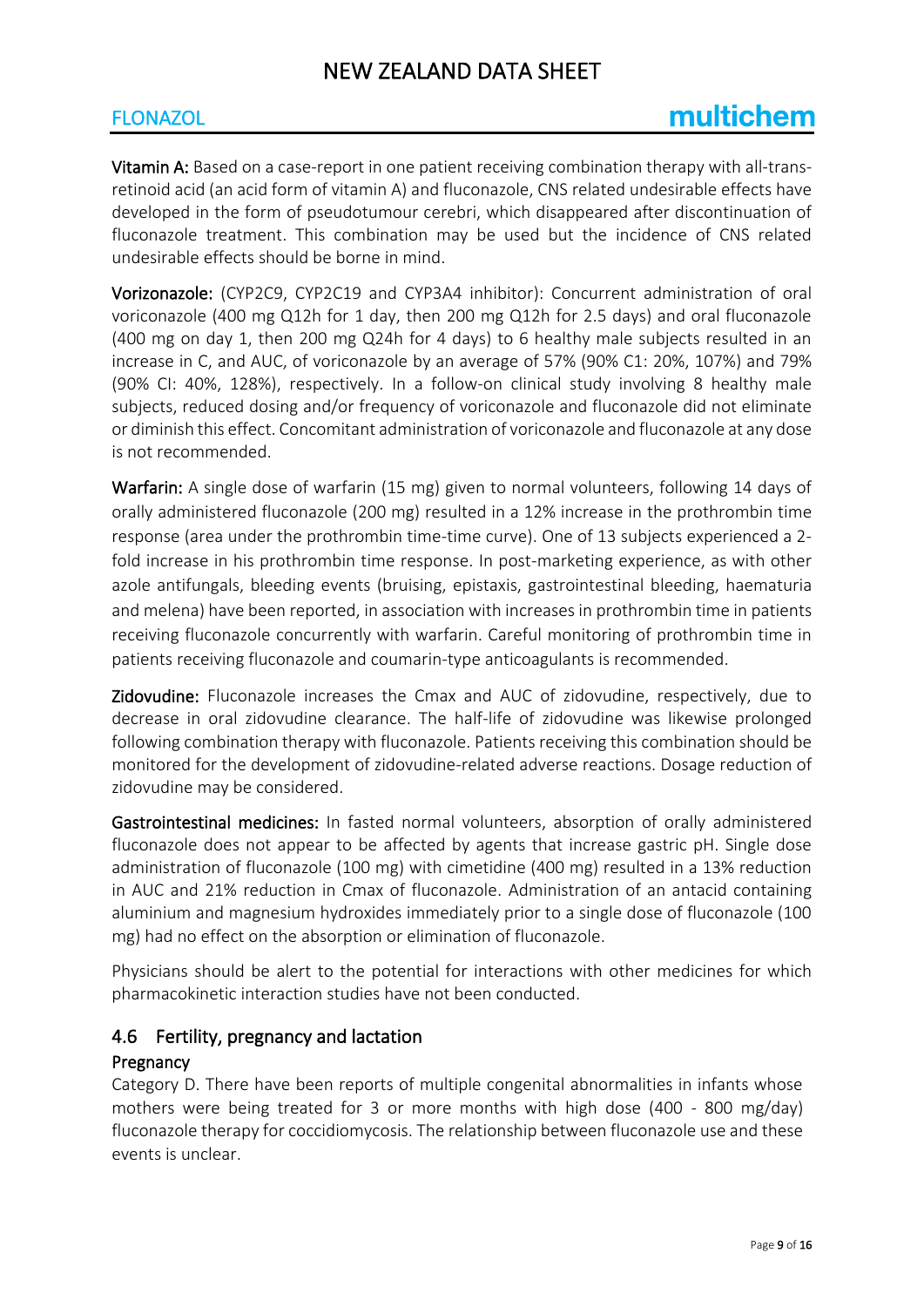## FLONAZOL

Adverse foetal effects have been seen in animals only at high dose levels associated with maternal toxicity. These findings are not considered relevant to fluconazole used at therapeutic doses.

Fluconazole should not be used in women who are pregnant, or in women of childbearing potential unless adequate contraception is employed.

## There have been reports of spontaneous abortion and congenital abnormalities in infants whose mothers were treated with 150 mg of fluconazole as a single or repeated dose in the first trimester.

Data from several thousand pregnant women treated with a cumulative dose of  $\leq$  150 mg of fluconazole, administered in the first trimester, show no increase in the overall risk of malformations in the foetus. In one large observational cohort study, first trimester exposure to oral fluconazole was associated with a small increased risk of musculoskeletal malformations, corresponding to approximately 1 additional case per 1000 women treated with cumulative doses ≤ 450 mg compared with women treated with topical azoles and to approximately 4 additional cases per 1000 women treated with cumulative doses over 450 mg. The adjusted relative risk was 1.29 (95% CI 1.05 to 1.58) for 150 mg oral fluconazole and 1.98 (95% CI 1.23 to 3.17) for doses over 450 mg fluconazole.

#### Lactation

Fluconazole has been found in human breast milk at concentrations similar to plasma, hence its use in nursing mothers is not recommended.

#### Fertility

Fluconazole did not affect the fertility of male or female rats treated orally with daily doses of 5, 10 or 20 mg/kg or with parenteral doses of 5, 25 or 75 mg/kg, although the onset of parturition was slightly delayed at 20 mg/kg p.o. In an intravenous perinatal study in rats at 5, 20 and 40 mg/kg, dystocia and prolongation of parturition were observed in a few dams at 20 mg/kg and 40 mg/kg, but not at 5 mg/kg. The disturbances in parturition were reflected by a slight increase in the number of stillborn pups and decrease of neonatal survival at these dose levels. The effects on parturition in rats are consistent with the species specific oestrogenlowering property produced by high doses of fluconazole. Such a hormone change has not been observed in women treated with fluconazole.

## 4.7 Effects on ability to drive and use machines

When driving vehicles or operating machines, it should be taken into account that occasionally dizziness or seizures may occur.

## 4.8 Undesirable effects

Fluconazole is generally well tolerated.

In some patients, particularly those with serious underlying diseases such as AIDS and cancer, changes in renal and hematological function test results and hepatic abnormalities (see PRECAUTIONS) have been observed during treatment with fluconazole and comparative agents, but the clinical significance and relationship to treatment is uncertain.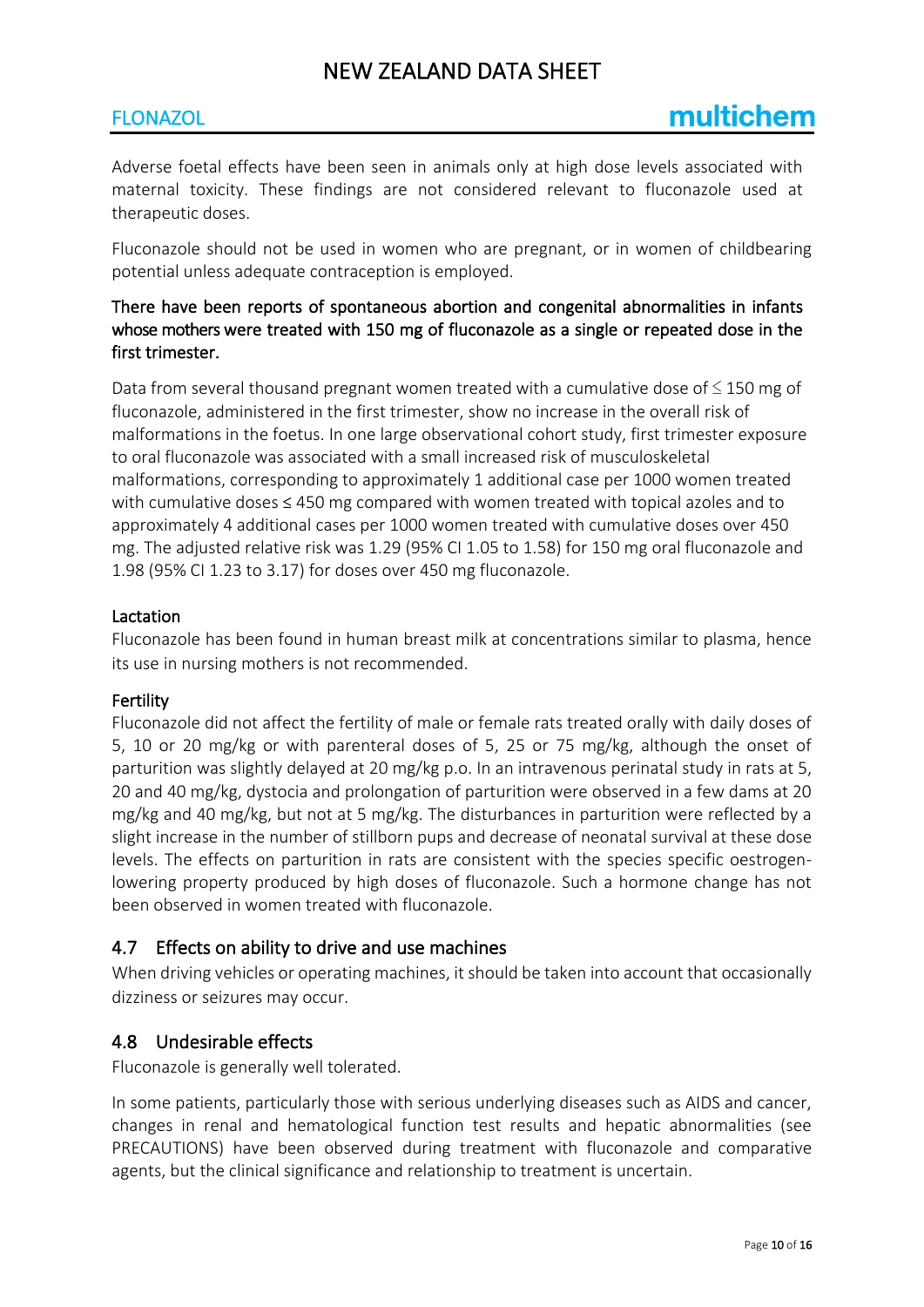## FLONAZOL

Drug reaction with eosinophilia and systemic symptoms (DRESS) has been reported in association with fluconazole treatment (see section 4.4).

The following undesirable effects have been observed and reported during treatment with fluconazole with the following frequencies:

| Very common $\geq 1/10$                     |
|---------------------------------------------|
| $\geq 1/100$ to <1/10                       |
| $\geq 1/1,000$ to <1/100                    |
| $\geq 1/10,000$ to <1/1,000                 |
| < 1/10,000                                  |
| cannot be estimated from the available data |
|                                             |

| System Organ Class                          | Frequency | Undesirable Effects                                                                                 |
|---------------------------------------------|-----------|-----------------------------------------------------------------------------------------------------|
| Blood and lymphatic system<br>disorders     | Rare      | Agranulocytosis,<br>leukopenia,<br>neutropenia, thrombocytopenia                                    |
| Immune system disorders                     | Rare      | Anaphylaxis, angioedema                                                                             |
| Metabolism<br>nutrition<br>and<br>disorders | Uncommon  | Thirst                                                                                              |
|                                             | Rare      | Hypertriglyceridaemia,<br>hypercholesterolaemia,<br>hypokalaemia                                    |
| Psychiatric disorders                       | Uncommon  | Insomnia,<br>somnolence,<br>nervousness,<br>female<br>sexual<br>dysfunction                         |
| Nervous system disorders                    | Common    | Headache                                                                                            |
|                                             | Uncommon  | Seizures, dizziness, paraesthesia,<br>flushing,<br>taste<br>perversion,<br>hyperkinesia, hypertonia |
| Ear and labyrinth disorders                 | Rare      | Tremor                                                                                              |
|                                             | Uncommon  | Vertigo                                                                                             |
| Cardiac disorders                           | Rare      | Torsade<br>de<br>pointes,<br>QT<br>prolongation                                                     |
| <b>Gastrointestinal disorders</b>           | Common    | Abdominal pain, diarrhoea, nausea,<br>vomiting, Dyspepsia                                           |
|                                             | Uncommon  | Flatulence, dry mouth, anorexia,<br>constipation, loose stools                                      |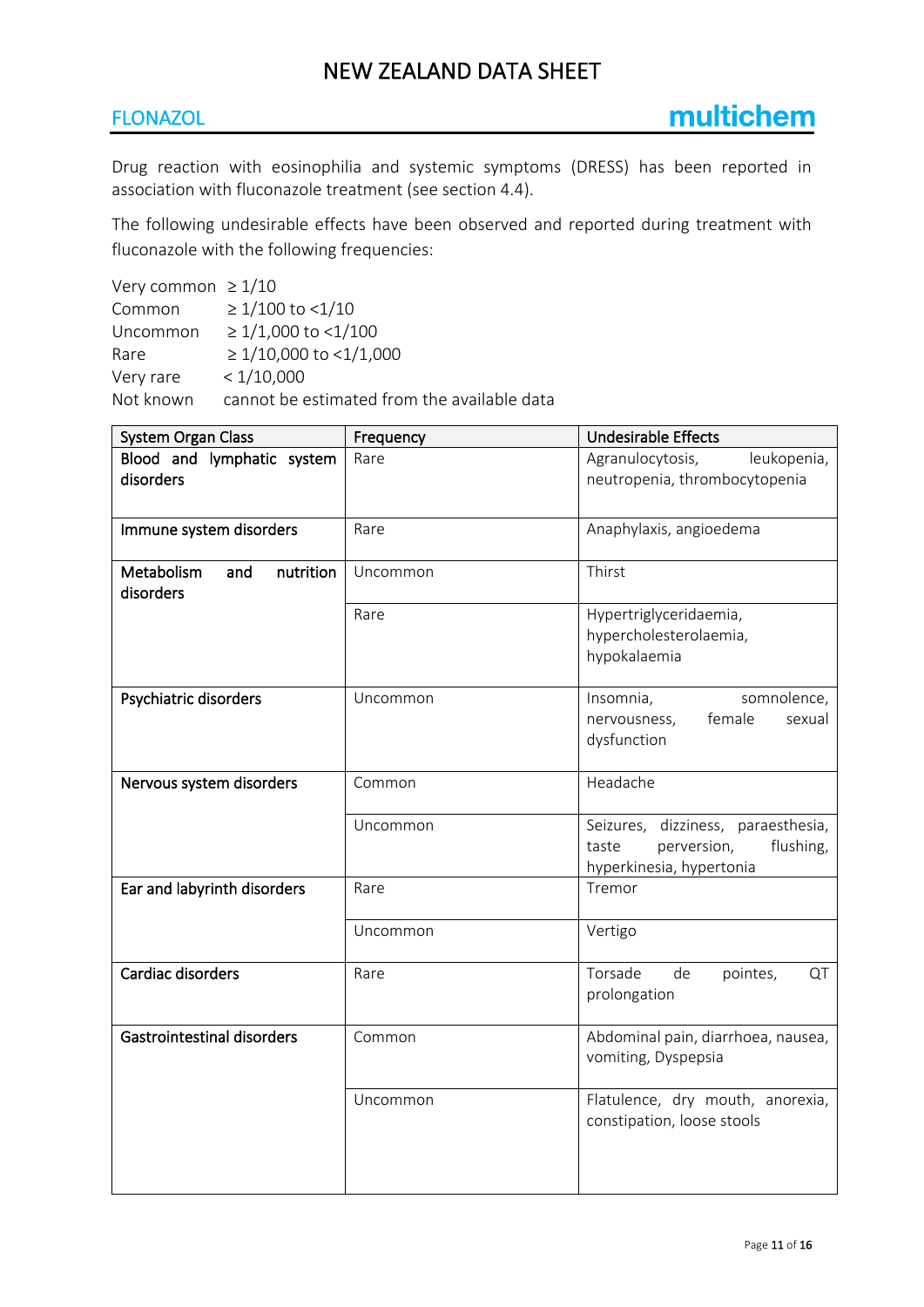# FLONAZOL

# multichem

| System Organ Class                                    | Frequency | <b>Undesirable Effects</b>                                                                                                                                           |
|-------------------------------------------------------|-----------|----------------------------------------------------------------------------------------------------------------------------------------------------------------------|
|                                                       |           |                                                                                                                                                                      |
| Hepatobiliary disorders                               | Common    | Alanine<br>aminotransferase<br>aspartate<br>increased,<br>aminotransferase increased, blood<br>alkaline phosphatase increased                                        |
|                                                       | Uncommon  | Cholestasis,<br>jaundice,<br>bilirubin<br>increased                                                                                                                  |
|                                                       | Rare      | Hepatic toxicity, including<br>rare<br>cases of fatalities, hepatic failure,<br>hepatocellular necrosis, hepatitis,<br>hepatocellular damage                         |
| Skin and subcutaneous tissue<br>disorders             | Common    | Rash                                                                                                                                                                 |
|                                                       | Uncommon  | urticaria,<br>Pruritus,<br>increased<br>sweating, drug eruption, genital<br>pruritus, erythematous rash, dry<br>skin, abnormal skin odour                            |
|                                                       | Rare      | epidermal<br>Toxic<br>necrolysis,<br>Stevens-Johnson syndrome, acute<br>exanthematous<br>generalized<br>pustulosis, dermatitis exfoliative,<br>face oedema, alopecia |
|                                                       | Not known | Drug reaction with eosinophilia and<br>systemic symptoms (DRESS)                                                                                                     |
| Musculoskeletal<br>and<br>connective tissue disorders | Uncommon  | Myalgia                                                                                                                                                              |
| Urinary                                               | Uncommon  | Polyuria, renal pain                                                                                                                                                 |
| Reproductive                                          | Uncommon  | bleeding,<br>Intermenstrual<br>leucorrhoea,<br>dysmenorrhoea,<br>menorrhagia,<br>uterine<br>spasm,<br>vaginal disorder                                               |
| Respiratory                                           | Uncommon  | Pharyngitis                                                                                                                                                          |
| <b>Special Senses</b>                                 | Uncommon  | Abnormal vision, visual field defect                                                                                                                                 |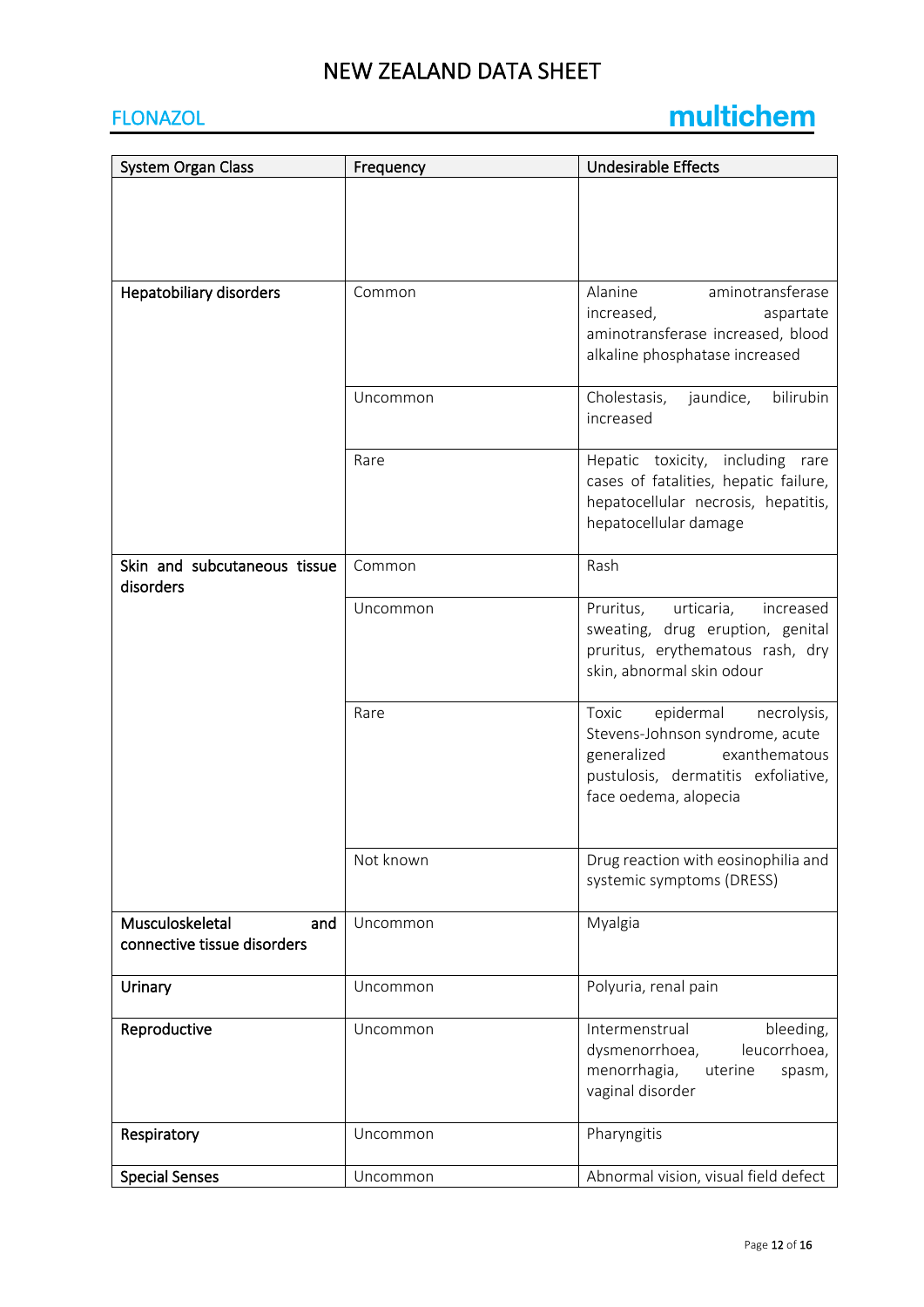## FLONAZOL

| <b>System Organ Class</b>      |           | Frequency    | <b>Undesirable Effects</b>         |
|--------------------------------|-----------|--------------|------------------------------------|
|                                |           |              |                                    |
| General                        | disorders | and Uncommon | Fatigue, malaise, asthenia, fever, |
| administration site conditions |           |              | hot flushes, back pain, herpes     |
|                                |           |              | simplex, pain, rigors              |

#### Paediatric Population:

The pattern and incidence of adverse events and laboratory abnormalities recorded during paediatric clinical trials are comparable to those seen in adults.

#### Reporting of suspected adverse reactions

Reporting suspected adverse reactions after authorisation of the medicine is important. It allows continued monitoring of the benefit/risk balance of the medicine. Healthcare professionals are asked to report any suspected adverse reactions <https://nzphvc.otago.ac.nz/reporting/>

#### 4.9 Overdose

There have been reports of overdosage with fluconazole, and in one case, a 42-year-old patient infected with human immunodeficiency virus developed hallucinations and exhibited paranoid behaviour after reportedly ingesting 8,200 mg of fluconazole. The patient was admitted to hospital, and his condition resolved within 48 hours.

In the event of overdosage, symptomatic treatment (with supportive measures and gastric lavage if necessary) should be undertaken.

Fluconazole is largely excreted in the urine; forced volume diuresis would probably increase the elimination rate. A three-hour haemodialysis session decreases plasma levels by approximately 50%.

For advice on the management of overdose please contact the National Poisons Centre on 0800 POISON (0800 764766).

## 5. PHARMACOLOGICAL PROPERTIES

#### 5.1 Pharmacodynamic properties

Pharmacotherapeutic group: Antimycotics for systemic use, triazole derivatives. ATC code: J02AC01

Fluconazole is a member of the bis-triazole class of antifungal agents. Fluconazole is a highly selective inhibitor of fungal cytochrome P-450 sterol C-14 alpha demethylation. Mammalian cell demethylation is much less sensitive to fluconazole inhibition. The subsequent loss of normal sterols correlates with the accumulation of 14 alpha-methyl sterols in fungi and may be responsible for the fungistatic activity of fluconazole. Interaction studies with antipyrine indicate that single or multiple doses of fluconazole 50 mg do not affect its metabolism.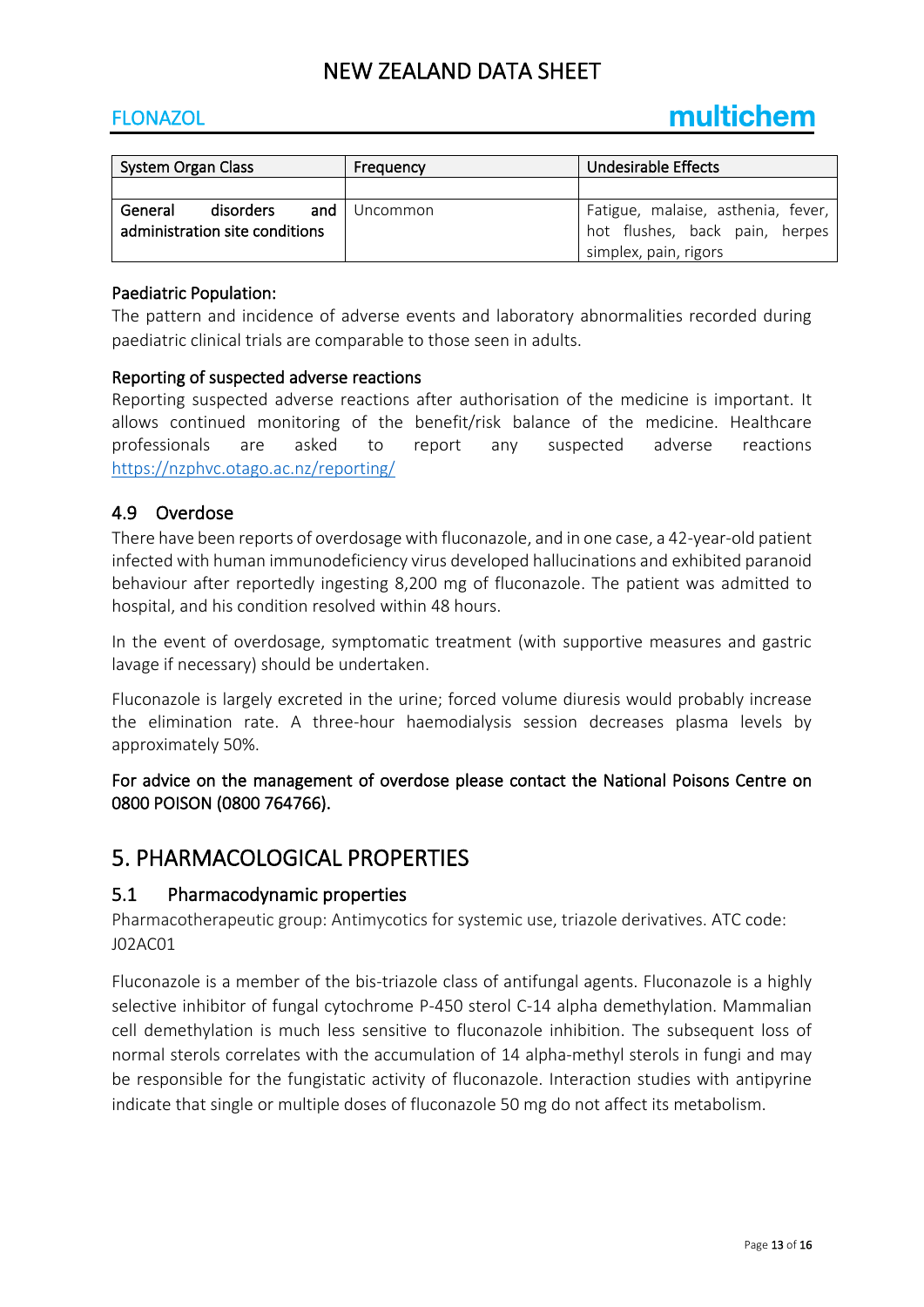## FLONAZOL

#### Susceptibility *in vitro*

*C. glabrata* shows reduced susceptibility to fluconazole while *C. krusei* and *C. auris* are resistant to fluconazole.

#### Mechanisms of resistance

There have been reports of superinfection with *Candida* species other than *C. albicans*, which often have inherently reduced susceptibility (*C.glabrata*) or resistance to fluconazole (e.g. *C. krusei, C. auris*). Such infections may require alternative antifungal therapy.

#### 5.2 Pharmacokinetic properties

#### Pharmacokinetics and metabolism

In normal volunteers, the bioavailability of orally administered fluconazole is over 90% compared with intravenous administration. Oral administration is not affected by concomitant food intake. In fasted normal volunteers, peak plasma concentrations occur between 1 and 2 hours post dose with a terminal plasma elimination half-life of approximately 30 hours (range 20 - 50 hours). The apparent volume of distribution approximates to total body water. Plasma protein binding is low (11 - 12%).

Fluconazole has been found to achieve good penetration into all tissues and body fluids studied. The levels of fluconazole in saliva and sputum are similar to plasma levels.

The major route of excretion is renal, with approximately 80% of the administered dose appearing in the urine as unchanged medicine. About 11% of the dose is excreted in the urine as metabolites. The pharmacokinetics of fluconazole are markedly affected by reduction in renal function, however, no adjustments in single-dose therapy are necessary. There is an inverse relationship between the elimination half-life and creatinine clearance.

The long plasma elimination half-life provides the basis for single dose therapy for vaginal candidiasis.

There are differences in the pharmacokinetics between adults and children, with children after the neonatal period generally having a faster elimination rate and larger volume of distribution than adults.

#### Microbiology

Fluconazole administered orally or intravenously was active in a variety of animal models of fungal infections using standard laboratory strains of fungi.

Fluconazole exhibits *in vitro* activity against *Cryptococcus neoformans* and *Candida* spp. Activity has been demonstrated *in vivo* in normal and immunocompromised animals against infections with *Candida* spp, including systemic candidiasis and in normal animals with *C. neoformans*, including intracranial infections. One case of cross-resistance of *Candida* to fluconazole in a patient (non-HIV) previously treated with ketoconazole has been reported. The efficacy of fluconazole *in vivo* is greater than would be apparent from *in vitro* testing against the abovementioned fungi.

Concurrent administration of fluconazole and amphotericin B in infected normal and immunocompromised mice showed antagonism of the two medicines in systemic 3 infection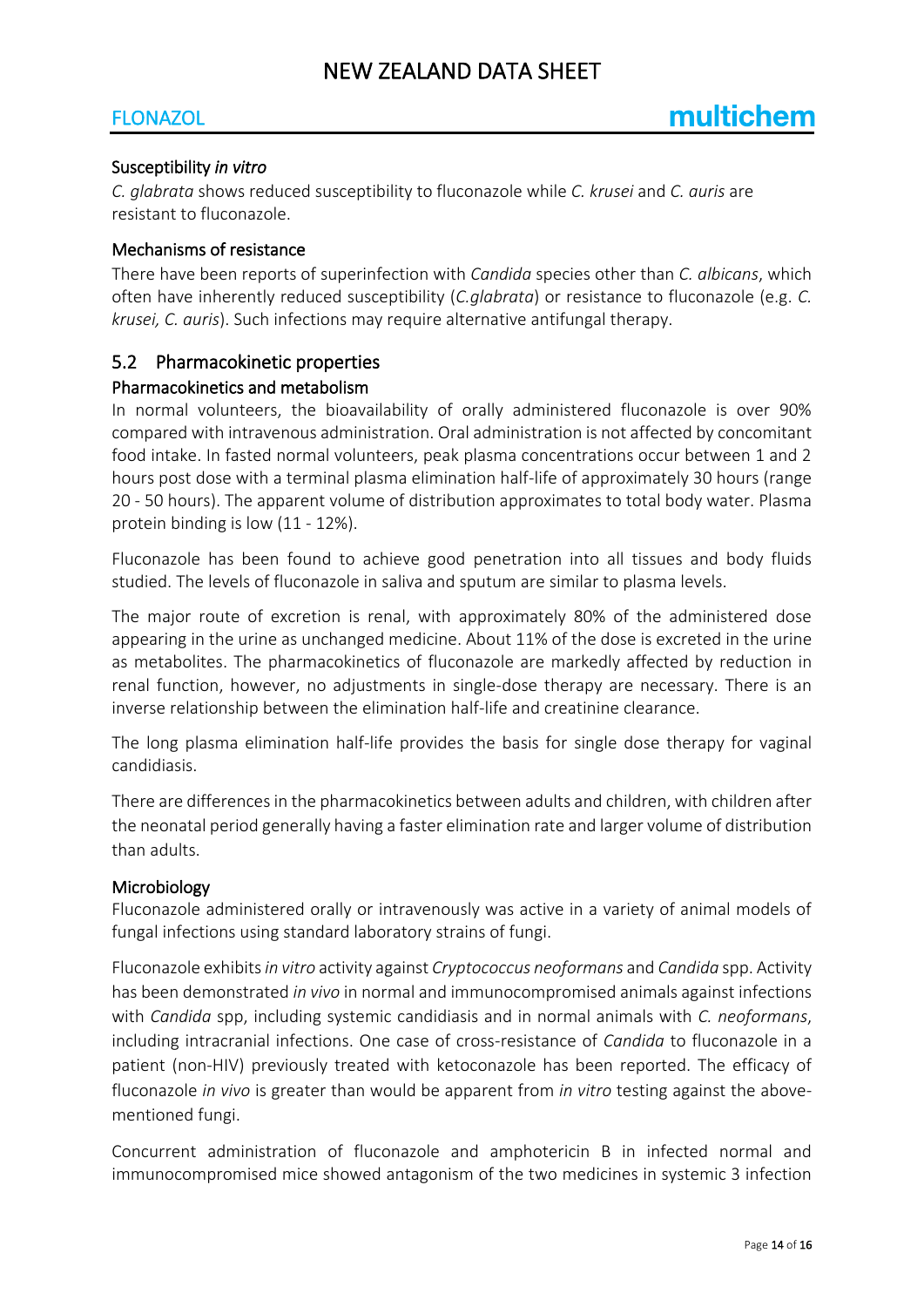## **FLONAZOL**

with *Aspergillus fumigatus*. The clinical significance of results obtained in these studies is unknown.

## 5.3 Preclinical safety data

#### Carcinogenesis

Fluconazole showed no evidence of carcinogenic potential in mice and rats treated orally for 24 months at doses of 2.5, 5 or 10 mg/kg/day (approximately 2-7 times the recommended human dose). Male rats treated with 5 and 10 mg/kg/day had an increased incidence of hepatocellular adenomas.

#### **Mutagenesis**

Fluconazole, with or without metabolic activation, was negative in tests for mutagenicity in four strains of Salmonella typhimurium, and in the mouse lymphoma L5178Y system.239 Cytogenetic studies in vivo (murine bone marrow cells, following oral administration of fluconazole) and in vitro (human lymphocytes exposed to fluconazole at 1000 μg/ml) showed no evidence of chromosomal mutations.

# 6. PHARMACEUTICAL PARTICULARS

#### 6.1 List of excipients

- Colloidal silicon dioxide
- Gelatin
- Lactose monohydrate
- Magnesium stearate
- Microcrystalline cellulose
- Pregelatinised maize starch
- Quinoline yellow
- Sodium laurilsulfate
- Sunset yellow aluminium lake
- Titanium dioxide

## 6.2 Incompatibilities

None known.

## 6.3 Shelf life

4 years.

## 6.4 Special precautions for storage

Store at or below 25°C. Protect from light and moisture.

## 6.5 Nature and contents of container

Blister pack, PVC/aluminium containing 1 capsule.